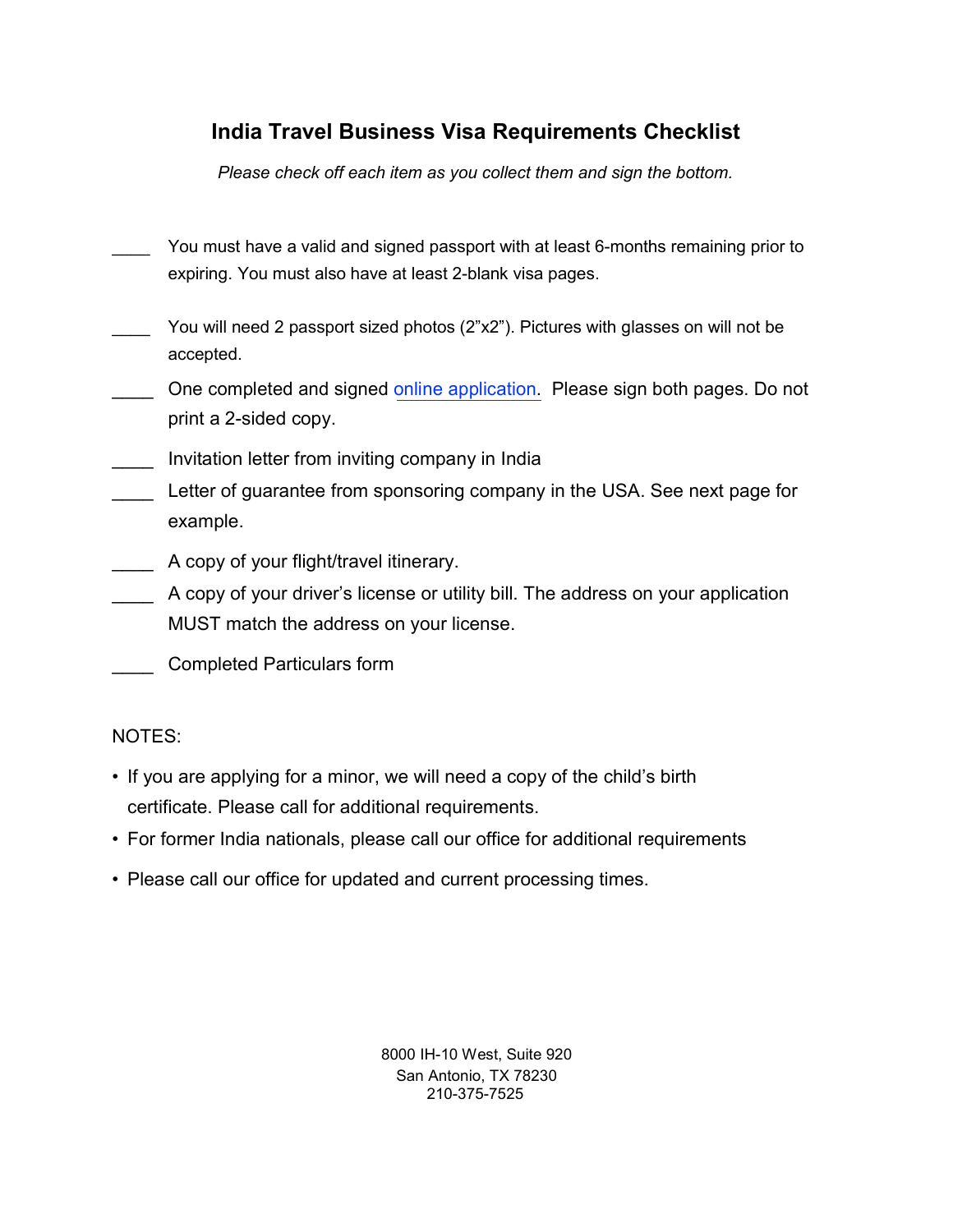# GLOBAL PASSPORT EXPRESS

## India Travel Business Visa Requirements Checklist

| India Business*  | <b>Consulate Fee</b> | <b>Outsourcing fee</b> | <b>Global Passport</b> | <b>Total</b> |
|------------------|----------------------|------------------------|------------------------|--------------|
|                  |                      |                        | <b>Express Fee</b>     |              |
| One Year         | \$163.00             | \$17.00                | \$135.00               | \$315.00     |
| <b>Five Year</b> | \$273.00             | \$17.00                | \$135.00               | \$425.00     |
| Ten Year         | \$273.00             | \$17.00                | \$135.00               | \$425.00     |

\*Processing is currently 7-14 Business days but is subject to change without notice.

Global Passport Express provides services on behalf of our clients and is not a government agency. The fees for services provided by Global Passport Express are charged to the client upfront. These fees are not based on whether the various government entities that we work with approve or decline your application. Global Passport Express is not responsible for and has no control over delays caused by any government agency and/or mail delivery service or any other third party that is used in the process. This includes errors and/or omissions by the client on any of the required documents that are required. Embassy/Consulate fees and timeframes are subject to change without notice and are beyond the control of Global Passport Express. These are the most accurate fees and timeframes available to us at this time. If there are any changes, we will advise our clients upfront during the initial conversation.

Signature: \_\_\_\_\_\_\_\_\_\_\_\_\_\_\_\_\_\_\_\_\_\_\_\_\_\_\_\_\_\_\_\_\_\_\_ Date: \_\_\_\_\_\_\_\_\_\_\_\_\_\_\_\_

8000 IH-10 West, Suite 920 San Antonio, TX 78230 210-375-7525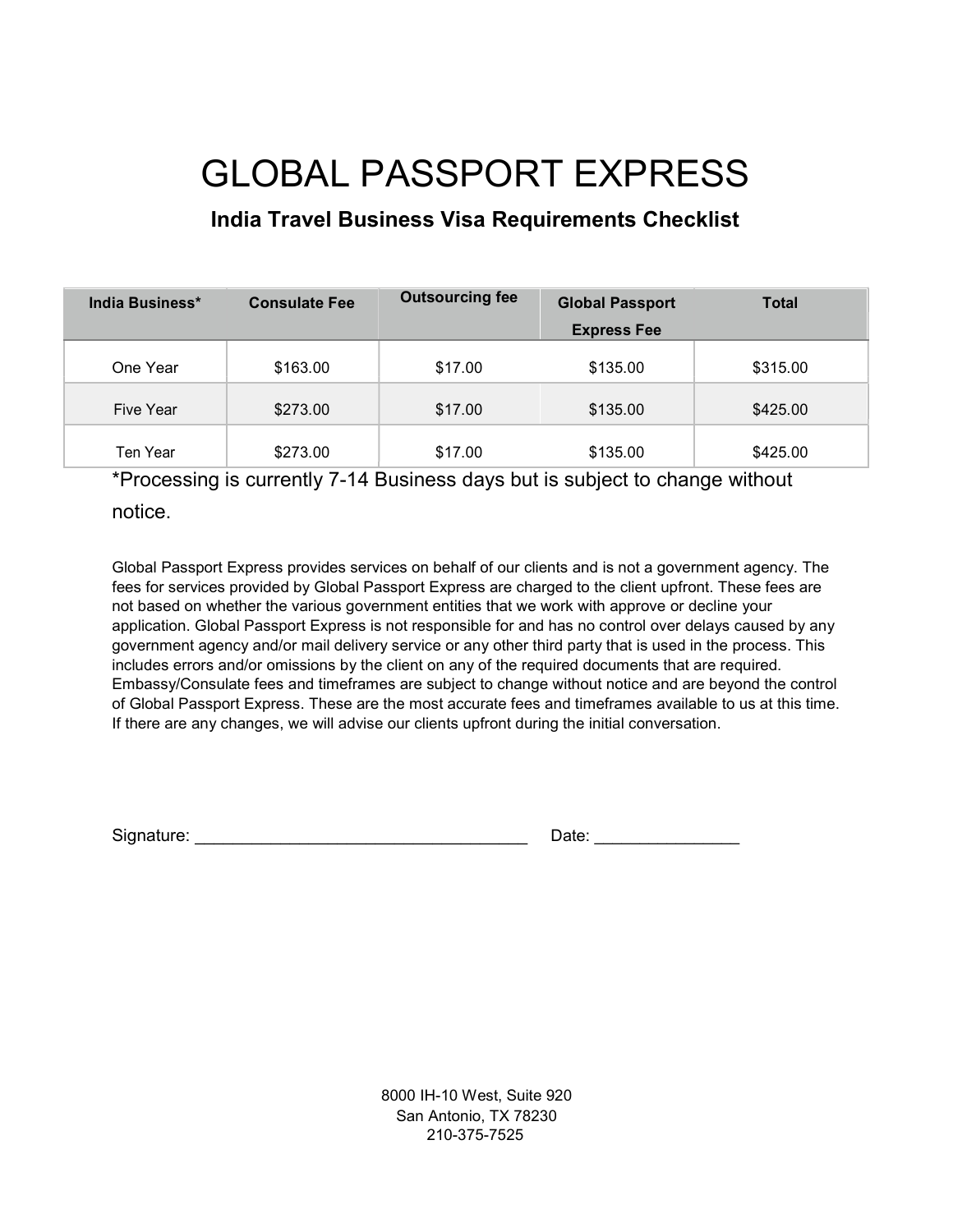19-Jun-2012

Consulate General of India

Dear Sir/Madam:

On behalf of *(Applicant's Full Name)*, we are submitting his valid passport and required visa application materials. We are requesting a Multiple Entry (5 Years) Business Visa for (Applicant's Full Name). He is an (Applicant's Job Title in USA) with (USA Company.)

(Applicant's Full Name) is planning a Business Visit to India with the following activities: [Business Activities in India (give details)] He will depart the U.S. on 06-Aug-2012 and will arrive in India on 7-Aug-2012. He will remain in India for approximately 18 days and plans to return 5 times during the validity of this visa. We would greatly appreciate any assistance you can provide us in expediting this process.

While in India, he will be contacting **India Contact Name: of India Contact** Company:. India Contact Name:'s address is India Contact Address: and the contact number is India Contact Phone:.

USA Company quarantees that Applicant's Full Name: will have adequate funds in his possession, as well as confirmed living accommodations and return transportation. USA Company also guarantees that he will not become dependent upon the Government of India in any way during the course of his visit.

Thank you for your kind assistance in this matter.

\_\_\_\_\_\_\_\_\_\_\_\_\_\_\_\_\_\_\_\_\_\_\_\_\_\_\_\_\_\_\_\_\_\_\_\_\_

Sincerely,

Authorized Signature

Signer's Name: Authorized Signer's Name: Signer's Title: Authorized Signer's Title: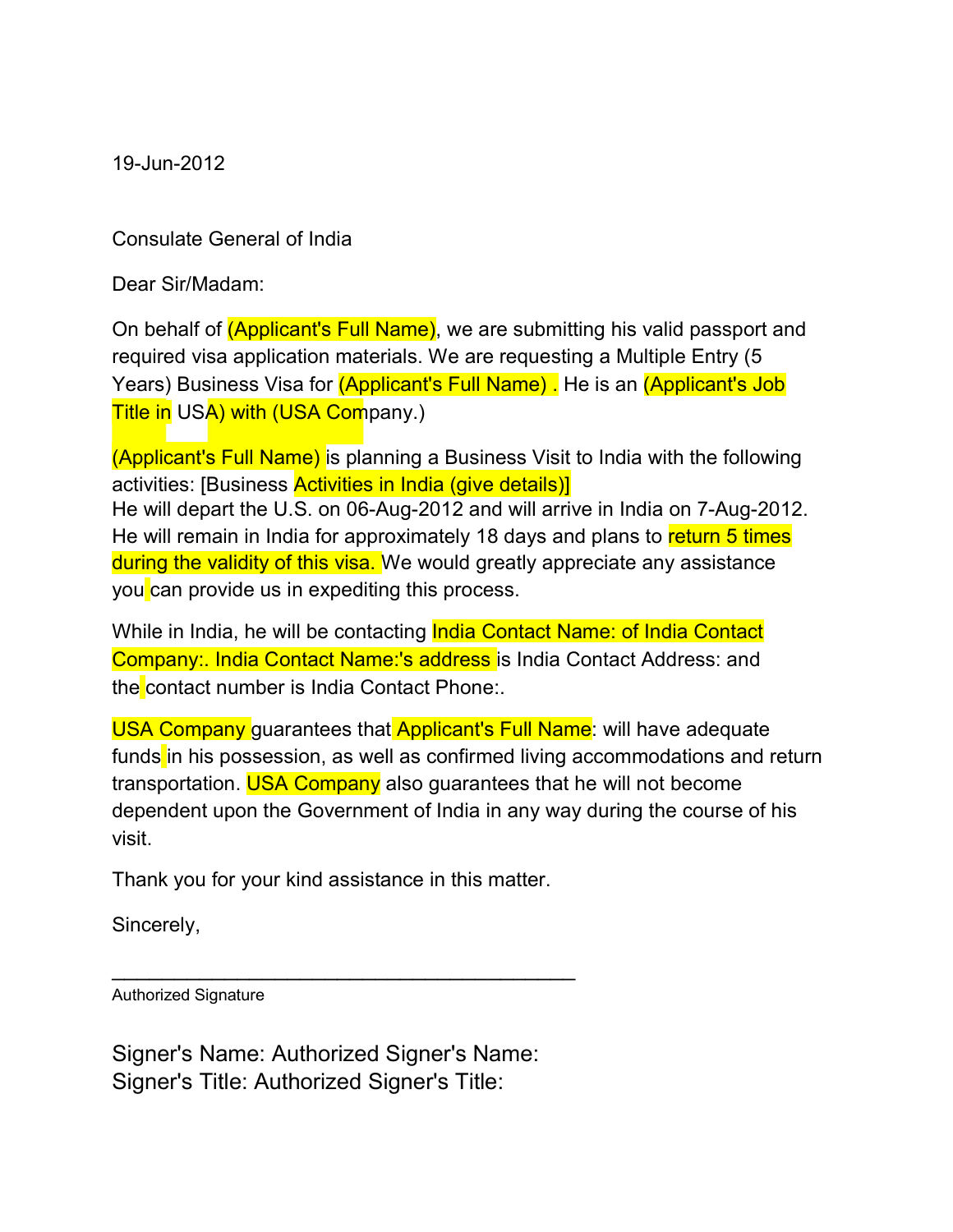

Aug 18, 2011 Consulate of General India India Consulate **Houston** 

Dear Sir/Madam,

Patrick Tennis Academy, which is based in Anchorage, Alaska. Delhi has been setup as the International Tennis Association. The is funded by Maques Hilderbrand. We have been recommended by both the Better Business Bureau as well as USC Tennis.

As part as our business development and constitutions with the Management Team in India, we need, Brent R Harris, operations manager of Patrick Tennis Academy to visit our facility in Delhi for periodic business and stratigic meetings. We would be grateful if you could grant him him a ten year multiple entry business visa to India. His stay in India will not exceed more thank one week at a time./

In order to accomplish this, we are inviting Brent R Harris to visit us in India. He will need to be with us in India for about one week from the second week in September 2011. He will return to the US immediately thereafter.

While in India, we will cover all of his expenses and if necessary, repatriate him at our cost.

If you have any questions, please do not hesitate to contact me at my number. Additionally if I am not available, please contact our Head- Human Resources. Kyle Brusnwick (Tel # 91-00000-000-00)

Thank you, Sincerely,

Kyle Brusnwick Deputy Manager Email: sample@aol.com Mob: 91-00000-000-00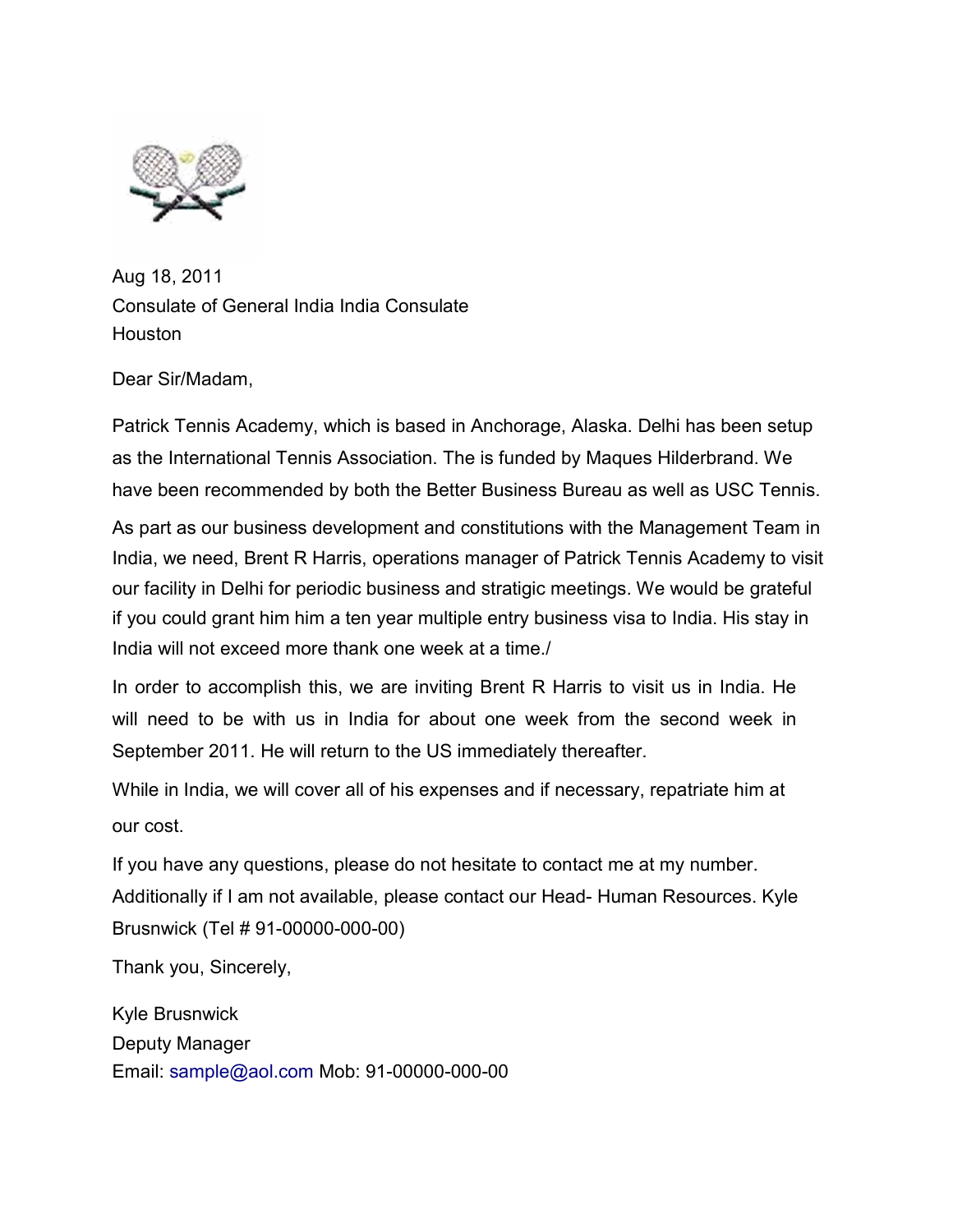#### ADDITIONAL PARTICULARS FORM (FOR VISA/OCI/PIO CARD SERVICES)

- 1. Name of applicant :
- 2. Passport Number and Nationality :
- 3. Please specify whether holding dual nationality. If yes, please provide name of countries and passport numbers :
- 4. Any previous Nationality held? If yes, specify :
- 5. Name of Spouse and current Nationality :
- 6. Any other Nationality previously held by spouse. If yes, please provide name of countries and passport numbers :
- 7. Has the applicant ever changed his/her name? If yes, specify details and submit appropriate documentation for the same in the same in the same in the same in the same in the same in the same in the same in the same in the same in the same in the same in the same in the same in the same in the same in the same in the same in th
- 8. Did the applicant or his/her parents or his/her grandparents ever hold the citizenship of Pakistan, Bangladesh, Afghanistan, Bhutan, China, Nepal or Sri Lanka at any point of time? If yes, please provide details :
- 9. Did the applicant work before or is currently working with Armed Forces/Police/Para-Military Forces/Government service. If yes, name of Organization, Designation, Place of Posting and Rank should be given :
- 10. Did the applicant ever hold official/diplomatic passport? If yes, specify details :
- 11. Current Employment status along with full details of employer :